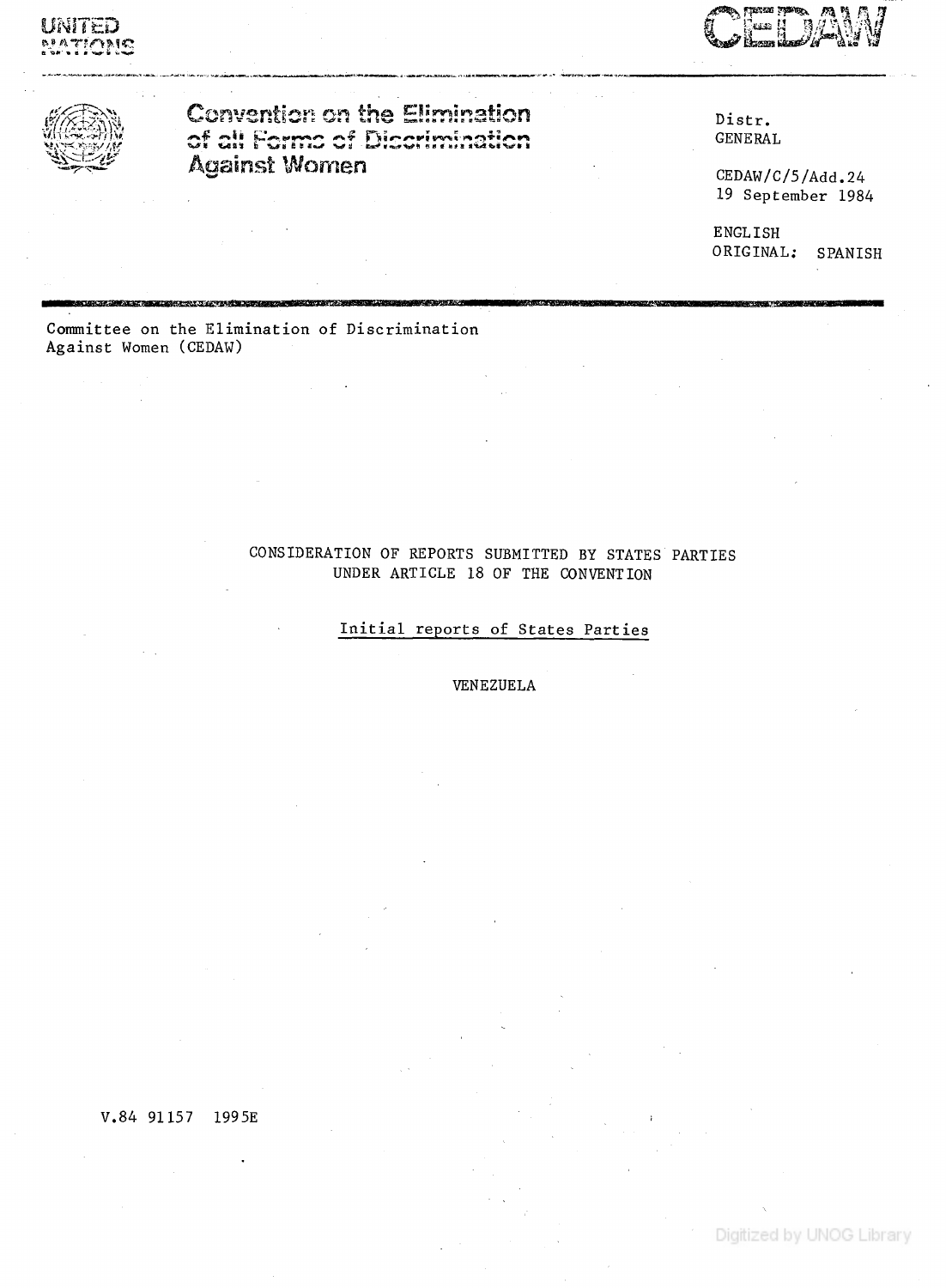### **INTRODUCTION**

 $-2-$ 

**The chief purpose of this report is to give a short account of the situation regarding the rights of women in Venezuela, following their acquisition of the vote.**

**On 18 December 1979, by resolution 34/180, the General Assembly of the United Nations approved the Convention on the Elimination of All Forms of Discrimination Against Women, which came into force on 3 September 1981. Venezuela deposited its instrument of ratification on 2 May 1983, and on 1 June 1983 became a State Party to the Convention, this therefore being the date on which the Convention definitively came into force in our country.**

**PARTICIPATION BY THE VENEZUELAN WOMAN AT CONSTITUTIONAL LEVEL**

**The Constitution of the Republic and consolidation of the Democratic Process** have made possible the enunciation of the principle  $\overset{*}{-}'$  of equality and freedom as **regards civil rights for women. The Constitution was approved in 1961 and contains a section devoted to the elimination of discrimination based on race, sex and social status.**

**The right of women to vote was introduced in Venezuela in 1947, and chapter 6 Political Rights, article 110 of the National Constituion of 1961 establishes voting as a right and public function, and lays down that all Venezuelans having reached the age of 18 years and who are not under a civil or political disability are electors without discrimination on grounds of sex.**

**Article 112 of the Constitution states; "Electors who can read and write and who are older than 21 years shall be eligible and suitable for filling public offices, and shall be subject to no restrictions beyond those laid down in this Constitution and those deriving from the conditions of suitability required by law for the exercise of particular functions." This means that women enjoy voting rights giving maximum representation in respect of the executive, legislative and judicial powers.**

**Throughout democratic history, participation by women in corporate bodies has been developing, and today we see women among the ranks of ministers, magistrates, senators, deputies, ambassadors, councillors, consuls, mayors and prefects**

**The following table shows the percentage, by sex, of persons elected to the \*\* / Congress of the Republic and to Municipal Councils. —**

**\* \* / Source; Social statistics - Venezuela 1983, p. 329.**

**<sup>\*/</sup> Source; Constitution of the Venezuelan Republic, section 3, chapter 1, article 6.**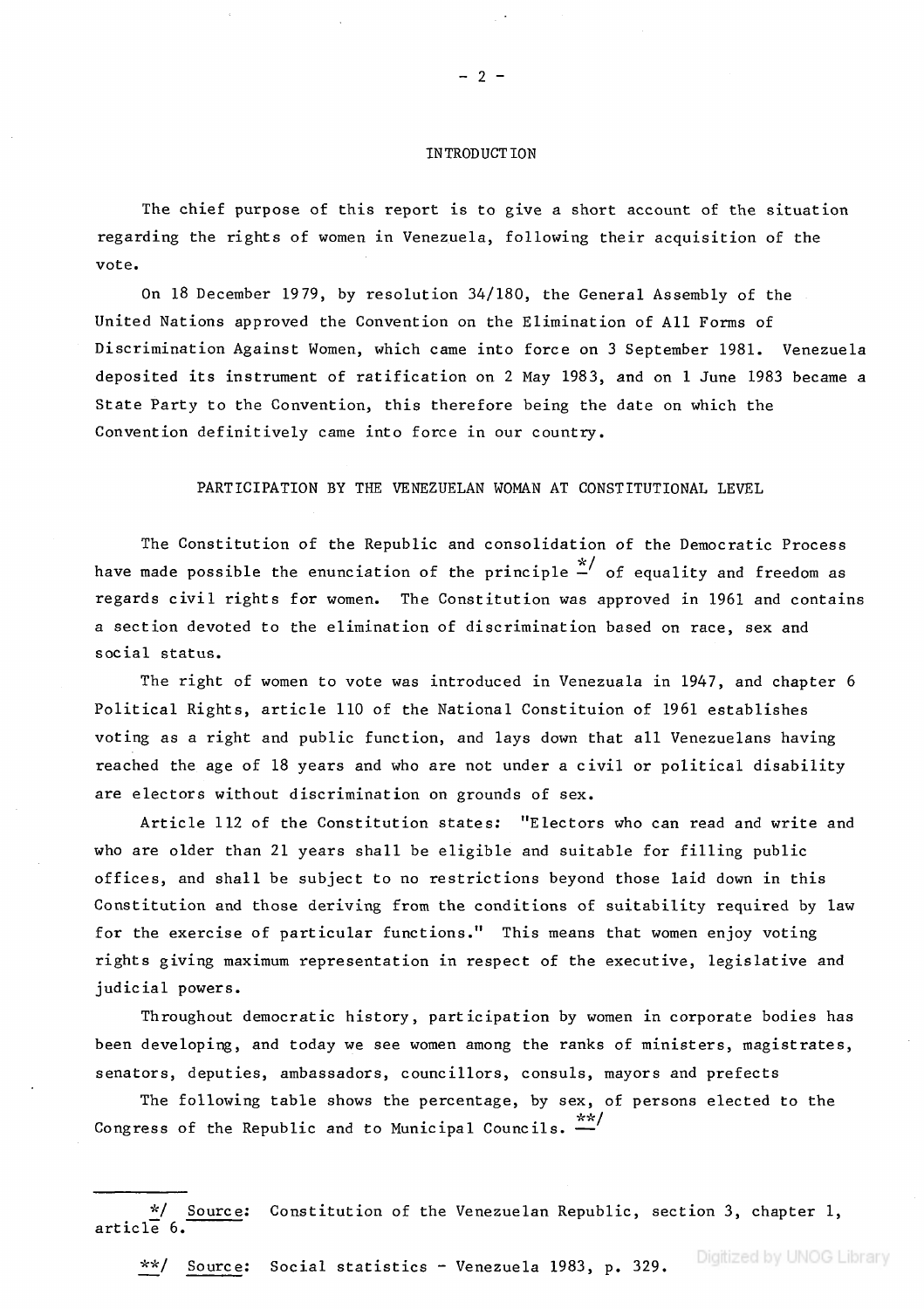## **ELECTORAL YEAR**

|                   | Senators |                          | Deputies |        | Councillors |        |
|-------------------|----------|--------------------------|----------|--------|-------------|--------|
|                   | Ma le    | Female                   | Male     | Female | Ma le       | Female |
| 1958              | 100.0    | $\overline{\phantom{0}}$ | 97.0     | 2.3    | 100.0       |        |
| 1963              | 100.0    |                          | 98.0     | 2.0    | 96.0        | 4.0    |
| 1968              | 92.8     | 7.1                      | 88.0     | 12.0   | 92.3        | 7.6    |
| 1973              | 97.6     | 2.4                      | 97.5     | 2.5    | 93.8        | 6.1    |
| 1978              | 95.2     | 4.7                      | 94.7     | 5.2    | 86.0        | 14.0   |
| 1983<br>$\star$ / | 100.0    | -                        | 95.5     | 4.5    |             |        |

### **WORK AND SOCIAL SECURITY STATUS OF WOMEN IN VENEZUELA**

**The Venezuelan Administrative Legal Order guarantees the principle of equal pay for workers without legal discrimination on grounds of sex. Venezuela has ratified the following Conventions on the subject adopted by the International Labour Organisation (ILO).**

- **Convention concerning the employment of women during the night, 1934, ratified by Venezuela in 1944.**
- **Convention concerning the employment of women on underground work, 1935, ratified by Venezuela in 1944.**
- **Convention No. 3 concerning the employment of women before and after childbirth, 1919, ratified by Venezuela in 1945.**
- **Convention No. 100 concerning equal remuneration, 1951, ratified by Venezuela in 1981.**
- **Convention No. 103 concerning maternity protection, ratified by Venezuela in 1981.**
- **Convention No. Ill concerning discrimination in respect of employment and occupation, ratified by Venezuela in 1964.**

**SOCIAL BENEFITS, PENSIONS AND LABOUR ACCIDENTS AND OCCUPATIONAL DISEASES**

**According to law, Venezuelan women have the same rights and entitlements as men. They may retire on grounds of age five years before men; they hold the same rights as men under the Social Security Act.**

**<sup>\*/</sup> Unofficial data.**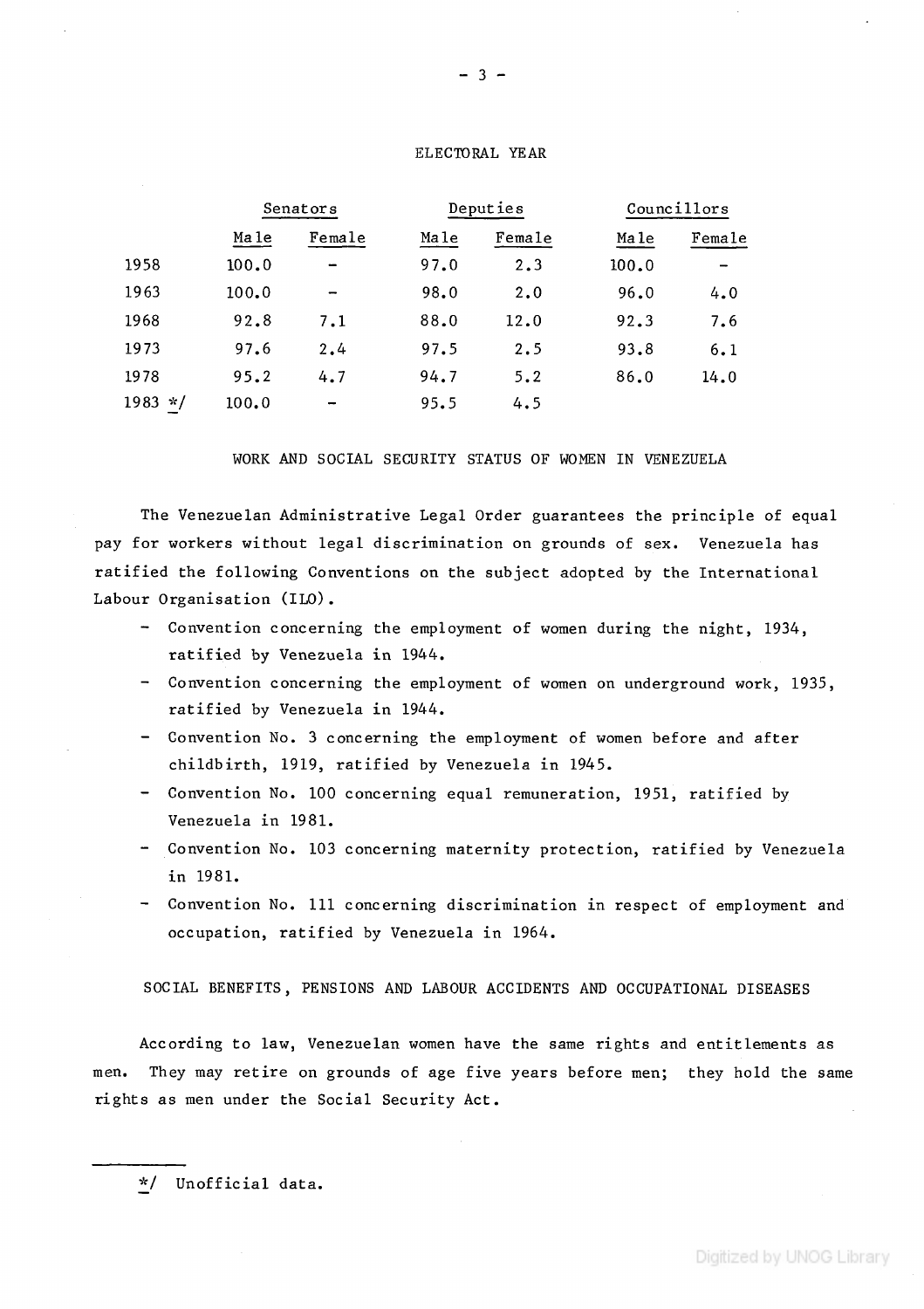## **ACCESS BY WOMEN TO EDUCATION**

**The National Constitution grants to all Venezuelans, men and women, the right** to education. Article 6 of the Organic Law on Education establishes the right of **all persons to receive an education appropriate to their talents and aspirations, adequate for their vocation, and subject to the requirements of the national or local interest, with no form of discrimination based on race, sex, religious beliefs, economic or social status or any other grounds.**

## **VENEZUELAN CIVIL AND CRIMINAL LAW REGARDING WOMEN**

**The Code of Civil Procedure establishes no difference between men and women as regards participation in legal acts. Women may be plaintiff, defendant, or witness, they may bring civil actions and validly offer any other type of evidence.**

**As regards criminal law, women are governed by the same criminal procedure as men, and are liable to the same penalties and punishments.**

## **THE CIVIL CODE AND THE STATUS OF WOMEN**

**Before the amendment of the Civil Code in July 1982, the married woman was discriminated against with respect to her husband. Before the reform the husband was entitled to take all the decisions affecting the marriage and he was the administrator of the joint property.**

**The Act on Partial Amendment of the Civil Code laid down three situations in which both members of the couple are equal, situations which are of basic importance in a democratic society. These are;**

- **(1) The equality of the spouses before the law. Prior to the amendment to the Code, the husband decided on the couple's place of residence and administered the joint property.**
- **(2) Equal status of parents in respect of children. Previously, parental authority lay with the father.**
- **(3) Equality of children. Before the change, children born out of wedlock were regarded as illegitimate. Now, all children (whether born in or out of wedlock) are legitimate, have the same rights to be assisted by their father (maintenance payments) and have rights of inheritance.**

 $-4-$